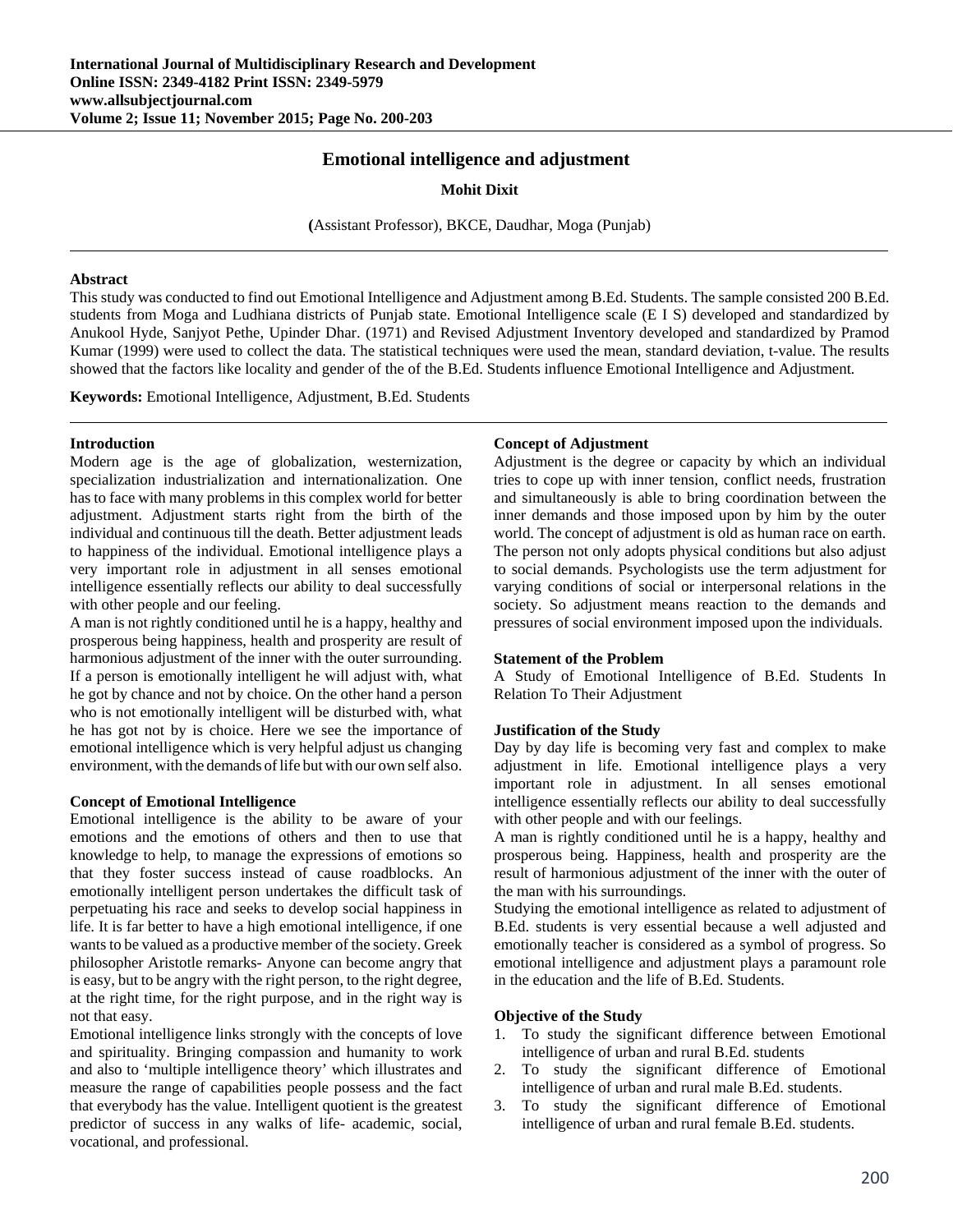- 4. To study the significant difference between adjustment of urban and rural B.Ed. students
- 5. To study the significant difference of adjustment of urban and rural male B.Ed. students.
- 6. To study the significant difference of adjustment of urban and rural female B.Ed. students.

## **Hypothesis**

- 1. There exists no significant difference between Emotional intelligence of urban and rural B.Ed. students.
- 2. There exists no significant difference between Emotional intelligence of urban and rural male B.Ed. students.
- 3. There exists no significant difference between Emotional intelligence of urban and rural female B.Ed. students.
- 4. There exists no significant difference between adjustment of urban and rural B.Ed. students.
- 5. There exists no significant difference between adjustment of urban and rural male B.Ed. students.
- 6. There exists no significant difference between adjustment of urban and rural female B.Ed. students.

## **Method**

Whenever a research is proposed to be conducted, it is natural to adopt a proper plan of action for collecting data. Research is purposive, scientific and planned deliberation. It is not haphazard task; it requires proceeding in a definite direction along well defined lines. Systematic research in education will surely save time, energy and money. Research generally is concerned with studying the relationship between the dependent and independent variables. Selection of an appropriate research methodology for a particular research study depends on insight and understanding of research scholar. The type of method used mostly depends on the nature of the study, as the present dealt with present status of phenomenon. Thus, Survey method of research was applied.

# **Population**

All male and female pupil teachers from B.Ed. College, studying in Moga and Ludhiana district comprised the population of the study.

## **Sample**

The study was descriptive survey which was conducted on 200 B.Ed. students of Moga and Ludhiana districts between male and female B.Ed. students. It was further categorized into urban and rural B.Ed. students of Moga and Ludhiana districts of Punjab.

## **Tools of Data Collection**

In the present study the following tools were used:

- 1. Emotional intelligence scale (E I S) developed and standardized by Anukool Hyde, Sanjyot Pethe, and Upinder Dhar. (1971).
- 2. Revised Adjustment Inventory developed and standardized by Pramod Kumar (1999).

# **Statiscs**

The Statistical Techniques are employed to give concise picture of the whole data for its better comprehension and in this study suitable statistical procedure and techniques were applied to analyze the data. The following statistical techniques were used in the study:

- 1. Mean, Standard Deviation, to study the nature of distribution of scores.
- 2. t- Value to investigate the significance of difference between various groups.

## **Data Analysis**

**Hypotheses 1:** There exists no significant difference between Emotional Intelligence of urban and rural B.Ed. students.

**Table 1:** Showing the scores of Emotional Intelligence in urban and rural areas B.Ed. students.

| Sr. No. | Categorv      |    | Mean   | S.D.  | S.E.n | t-value | <b>Significance Level</b> |
|---------|---------------|----|--------|-------|-------|---------|---------------------------|
|         | Urban student | 00 |        | 13.59 |       | 2.73    |                           |
|         | Rural student | 00 | 128.23 | 154   | 1.78  |         | Significant at 0.05 level |

The t-value between the mean score of emotional intelligence of urban and rural B.Ed. students is found to be 2.73. The degree of freedom is 198 at 0.05 levels the table value 1.96 is less than the calculated value 2.73. Therefore it is significant at this level.

## **Discussion**

From the above result it is clear that the obtained t- value is significant at 0.05 level.

Therefore the hypotheses no. 1 "There exists no significant difference between Emotional Intelligence of urban and rural B.Ed. students" is **rejected.** 

**Hypotheses 2:** There exists no significant difference between Emotional intelligence of urban and rural male B.Ed. students.

**Table 2:** Showing the scores of Emotional Intelligence in urban and rural male B.Ed. students.

| Sr. No. | <b>Category</b> | N  | <b>Mean</b> | S.D.  | S.E.D | t-value | Significance level         |
|---------|-----------------|----|-------------|-------|-------|---------|----------------------------|
|         | Urban male      | 50 | 136.94      | 12.69 | 2.43  |         |                            |
|         | Rural male      | 50 | 129.8       | .1.59 |       | 2.93    | Significant at 0.05 level. |

The t-value between the mean score of emotional intelligence of urban and rural male B.Ed. students is found to be 2.93. The degree of freedom is 98 at 0.05 levels the table value 1.98 is less than the calculated value 2.93. Therefore it is significant at 0.05 level.

### **Discussion**

From the above result it is clear that the obtained t- value is significant at 0.05 level.

Therefore the hypotheses no 2: "There exists no significant difference between Emotional Intelligence of urban and rural male B.Ed. students." is rejected.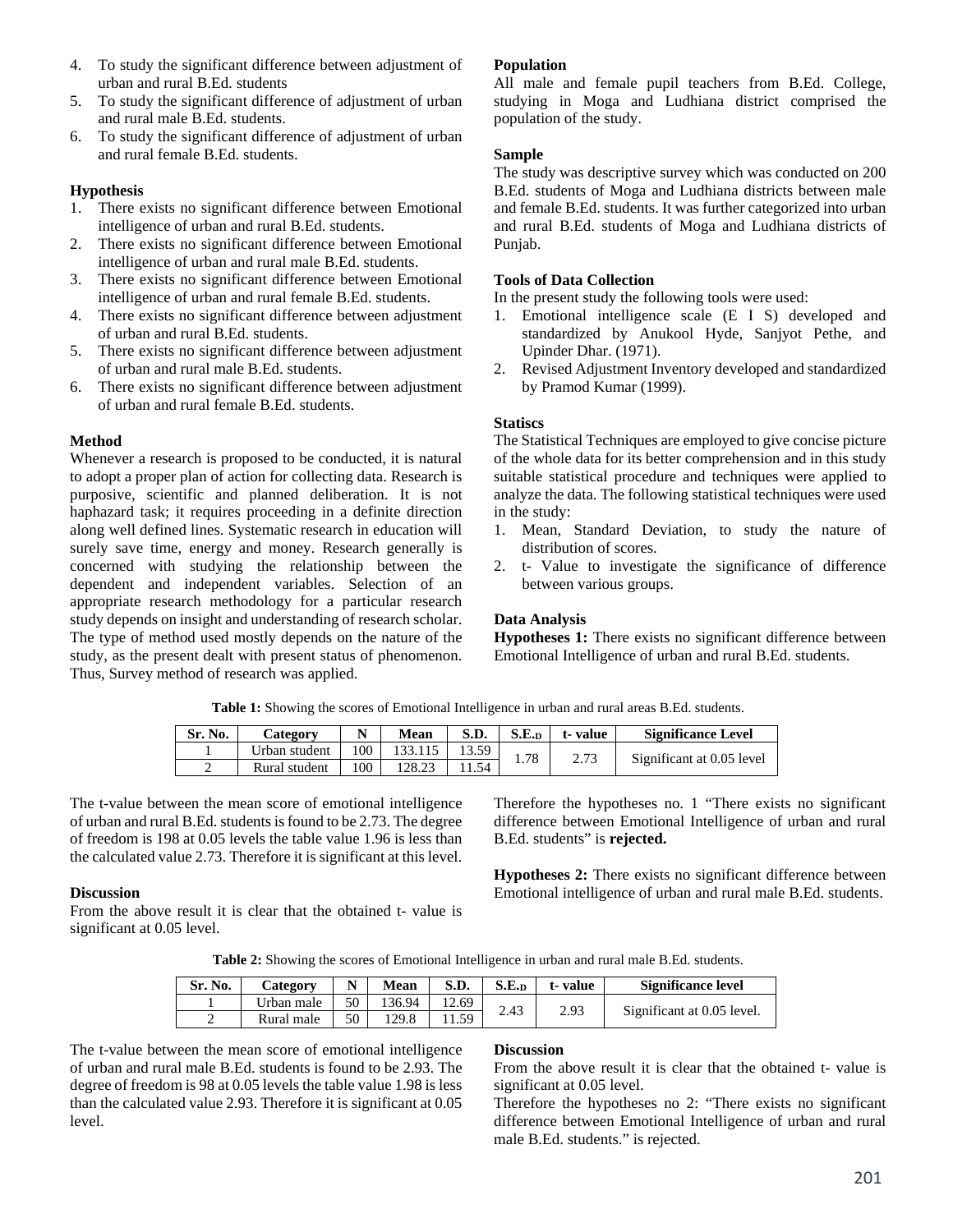**Hypotheses 3:** To study the significant difference of Emotional intelligence of urban and rural female B.Ed. students.

|  | <b>Table 3:</b> Showing the scores of Emotional Intelligence in urban and rural female B.Ed. students. |  |
|--|--------------------------------------------------------------------------------------------------------|--|
|--|--------------------------------------------------------------------------------------------------------|--|

| Sr. No. | <b>Category</b> |    | <b>Mean</b> | S.D.  | S.E.D | t-value | Significance level          |
|---------|-----------------|----|-------------|-------|-------|---------|-----------------------------|
|         | Urban female    | 50 | 129.92      | 14.50 | 2.61  | .24     | insignificant at 0.05 level |
|         | Rural female    | 50 | 126.66      | 11.50 |       |         |                             |

The t-value between the mean score of emotional intelligence of urban and rural female B.Ed. students is found to be 1.24. The degree of freedom is 98 at 0.05 levels the table value 1.98 is greater than the calculated value 1.24. Therefore it is insignificant at 0.05 level.

#### **Discussion**

From the above result it is clear that the obtained t- value is insignificant at 0.05 level.

Therefore the hypotheses no 3: "There exists no significant difference between Emotional Intelligence of urban and rural female B.Ed. students." is accepted.

**Hypotheses 4:** There exists no significant difference between Adjustment of urban and rural B.Ed. students.

**Table 4:** Shows the scores of Adjustment in urban and rural B.Ed. students

| Sr. No. | Category      | N                | <b>Mean</b> | S.D.  |      | $S.E.D$ $t$ -value | Significance level         |
|---------|---------------|------------------|-------------|-------|------|--------------------|----------------------------|
|         | Urban student | 100 <sub>1</sub> | 27.5        | 7.455 |      |                    | Significant at 0.05 level. |
|         | Rural student | 100 <sub>1</sub> | 23.95       | 5.695 | 0.93 | 3.786              |                            |

The t-value between the mean score of Adjustment of urban and rural B.Ed. students is found to be 3.786. The degree of freedom is 198 at 0.05 level. The table value 1.96 is less than the calculated value 3.786. Therefore it is significant at 0.05 level.

### **Discussion**

From the above result it is clear that the obtained t- value is significant at 0.05 level.

Therefore the hypotheses no 4: "There exists no significant difference between Adjustment of urban and rural B.Ed. students." is rejected.

**Hypotheses 5:** There exists no significant difference between adjustment of urban and rural male B.Ed. students.

**Table 5:** Showing the scores of Adjustment in urban and rural male B.Ed. students.

| Sr. No. | Category     | N               | <b>Mean</b> |       |     | $S.D.$ $S.E.D.$ $t$ -value | <b>Significance level</b>  |
|---------|--------------|-----------------|-------------|-------|-----|----------------------------|----------------------------|
|         | Urban male   | 50 l            | 29.8        | 7.10  | 110 |                            | Significant at 0.05 level. |
|         | Rural male 1 | 50 <sub>1</sub> | 25.86       | 11.62 |     | 3.88                       |                            |

The t-value between the mean score of Adjustment of urban and rural male B.Ed. students is found to be 3.88. The degree of freedom is 98 at 0.05 level. The table value 1.96 is less than the calculated value 3.88. Therefore it is significant at 0.05 level.

## **Discussion**

From the above result it is clear that the obtained t- value is significant at 0.05 level.

difference between Adjustment of urban and rural male B.Ed. students." is rejected.

**Hypotheses 6:** There exists no significant difference between adjustment of urban and rural female B.Ed. students.

Therefore the hypotheses no 5 "There exists no significant

**Table 6:** Showing the scores of Adjustment in urban and rural female B.Ed. students.

| Sr. No. | Categorv     | $N_{\perp}$ |       |      |      | Mean $\vert$ S.D. $\vert$ S.E. <sub>D</sub> $\vert$ t-value | <b>Significance level</b>  |
|---------|--------------|-------------|-------|------|------|-------------------------------------------------------------|----------------------------|
|         | Urban female | 50 l        | 25.20 | 7.81 | 1.46 |                                                             |                            |
|         | Rural female | 50 l        | 22.04 | 6.77 |      | 2.16                                                        | Significant at 0.05 level. |

The t-value between the mean score of Adjustment of urban and rural female B.Ed. students is found to be 2.16. The degree of freedom is 98 at 0.05 level. The table value 1.96 is less than the calculated value 2.16. Therefore it is significant at 0.05 level.

## **Discussion**

From the above result it is clear that the obtained t-value is significant at 0.05 level.

Therefore the hypotheses no 6 "There exists no significant difference between Adjustment of urban and rural female B.Ed. students." is rejected.

## **Finding of the Study**

On the basis of result obtained during the course of present investigation, the following findings have been draw:

- 1. There was significant difference in the level of Emotional intelligence of urban and rural B.Ed. students.
- 2. There was significant difference in the level of Emotional intelligence of urban and rural male B.Ed. students.
- 3. No significant difference was observed in the level of Emotional intelligence of urban and rural female B.Ed. Students.
- 4. There was significant difference in the level of adjustment of urban and rural B.Ed. students.